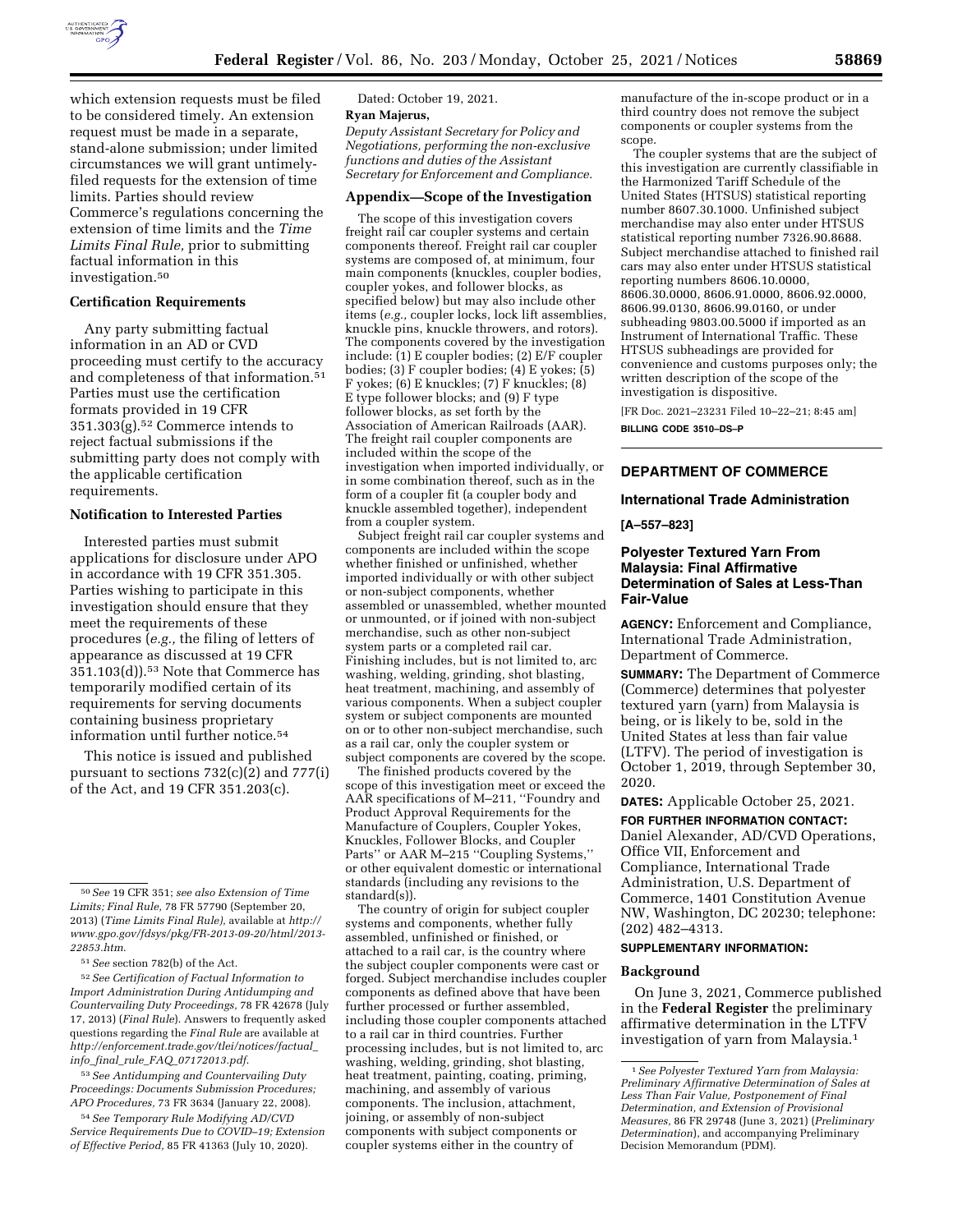Commerce invited interested parties to comment on the *Preliminary Determination.* 

For a complete description of the events that followed the *Preliminary Determination, see* the Issues and Decision Memorandum.2 The Issues and Decision Memorandum is a public document and is on file electronically via Enforcement and Compliance's Antidumping and Countervailing Duty Centralized Electronic Service System (ACCESS). ACCESS is available to registered users at *[https://](https://access.trade.gov) [access.trade.gov.](https://access.trade.gov)* In addition, a complete version of the Issues and Decision Memorandum can be accessed directly at *[https://access.trade.gov/public/](https://access.trade.gov/public/FRNoticesListLayout.aspx)  [FRNoticesListLayout.aspx.](https://access.trade.gov/public/FRNoticesListLayout.aspx)* 

### **Scope Comments**

On May 26, 2021, we issued the Preliminary Scope Decision Memorandum.3 The scope case briefs were due on July 9, 2021.4 We did not receive any scope case briefs from interested parties. Therefore, Commerce has not made any changes to the scope of this investigation since the *Preliminary Determination.* 

### **Scope of the Investigation**

The product covered by this investigation is yarn from Malaysia. For a complete description of the scope of this investigation, *see* Appendix I.

### **Verification**

Commerce was unable to conduct onsite verification of the information relied upon in making its final determination in this investigation. However, we took additional steps in lieu of an on-site verification to verify the information relied upon in making this final determination, in accordance with section 782(i) of the Tariff Act of 1930, as amended (the Act).5

3*See* Memorandum, ''Antidumping Duty Investigations of Polyester Textured Yarn from Indonesia, Malaysia, Thailand, and Vietnam: Preliminary Scope Decision Memorandum,'' dated May 26, 2021 (Preliminary Scope Decision Memorandum).

4The scope case briefs were due no later than 15 days after the responses to the scope supplemental questionnaires on intermingled textured yarn were filed. *See* Preliminary Scope Decision Memorandum at 3. The last scope supplemental response was submitted on June 24, 2021. *See*  Recron (Malaysia) Sdn. Bhd. (Recron)'s Letter, ''Scope Supplemental Questionnaire Response,'' dated June 24, 2021.

5*See* Commerce's Letter, ''In Lieu of Verification Questionnaire for Recron (Malaysia) Sdn. Bhd. in the Less-Than-Fair-Value Investigation of Polyester

### **Analysis of Comments Received**

All issues raised in the case and rebuttal briefs by parties in this investigation are discussed in the Issues and Decision Memorandum. A list of the issues raised in the Issues and Decision Memorandum is attached to this notice as Appendix II.

# **All-Others Rate**

Section  $735(c)(5)(A)$  of the Act provides that the estimated weightedaverage dumping margin for all other producers and exporters not individually investigated shall be equal to the weighted average of the estimated weighted-average dumping margins established for exporters and producers individually investigated excluding rates that are zero, *de minimis,* or determined entirely under section 776 of the Act.

Commerce calculated an individual estimated weighted-average dumping margin for Recron. Consequently, the rate calculated for Recron is also assigned as the rate for all other producers and exporters.

# **Changes From the Preliminary Determination**

Based on our analysis of the comments received, we made certain changes to the dumping margin calculations for Recron.6

## **Final Determination**

Commerce determines that the following estimated weighted-average dumping margins exist:

| Exporter or producer       | Estimated<br>weighted-<br>average<br>dumping<br>margin<br>(percent) |
|----------------------------|---------------------------------------------------------------------|
| Recron (Malaysia) Sdn. Bhd | 8.50                                                                |
| All Others                 | 8.50                                                                |

### **Disclosure**

Commerce intends to disclose its calculations and analysis performed in this final determination to interested parties within five days of any public announcement or, if there is no public announcement, within five days of the date of publication of this notice in accordance with 19 CFR 351.224(b).

### **Continuation of Suspension of Liquidation**

In accordance with section 735(c)(1)(B) of the Act, Commerce will instruct U.S. Customs and Border Protection (CBP) to continue to suspend liquidation of all entries of yarn from Malaysia, as described in Appendix I of this notice, which were entered or withdrawn from warehouse for consumption on or after June 3, 2021, the date of publication of the *Preliminary Determination* in the **Federal Register**.

Pursuant to section  $735(c)(1)(B)(ii)$  of the Act, upon the publication of this notice, Commerce will instruct CBP to require a cash deposit equal to the weighted-average amount by which the normal value exceeds U.S. price as follows: (1) The cash deposit rate for the companies listed above will be equal to the company-specific estimated weighted-average dumping margins determined in this final determination; (2) if the exporter is not identified above, but the producer is, then the cash deposit rate will be equal to the company-specific estimated weightedaverage dumping margin established for that producer of the subject merchandise; and (3) the cash deposit rate for all other producers and exporters will be equal to the all-others estimated weighted-average dumping margin.

These suspension of liquidation instructions will remain in effect until further notice.

### **International Trade Commission Notification**

In accordance with section 735(d) of the Act, we will notify the International Trade Commission (ITC) of our final affirmative determination of sales at less than fair value. Because the final determination in this investigation is affirmative, in accordance with section 735(b)(2) of the Act, the ITC will make its final determination as to whether the domestic industry in the United States is materially injured, or threatened with material injury, by reason of imports of subject merchandise from Indonesia no later than 45 days after our final determination. If the ITC determines that such injury does not exist, this proceeding will be terminated, and all cash deposits posted will be refunded. If the ITC determines that such injury does exist, Commerce will issue an antidumping duty order directing CBP to assess, upon further instruction by Commerce, antidumping duties on all imports of the subject merchandise entered, or withdrawn from warehouse,

<sup>2</sup>*See* Memorandum, ''Polyester Textured Yarn from Malaysia: Issues and Decision Memorandum for the Final Affirmative Determination of Sales at Less Than Fair Value'' dated concurrently with, and hereby adopted by, this notice (Issues and Decision Memorandum).

Textured Yarn from Malaysia,'' dated July 21, 2021; *see also* Recron's Letter, ''Polyester Textured Yarn from Malaysia: Recron (Malaysia) Sdn. Bhd. In Lieu of Verification Questionnaire Response,'' dated July 30, 2021.

<sup>6</sup>*See* the Issues and Decision Memorandum for a discussion of these changes.